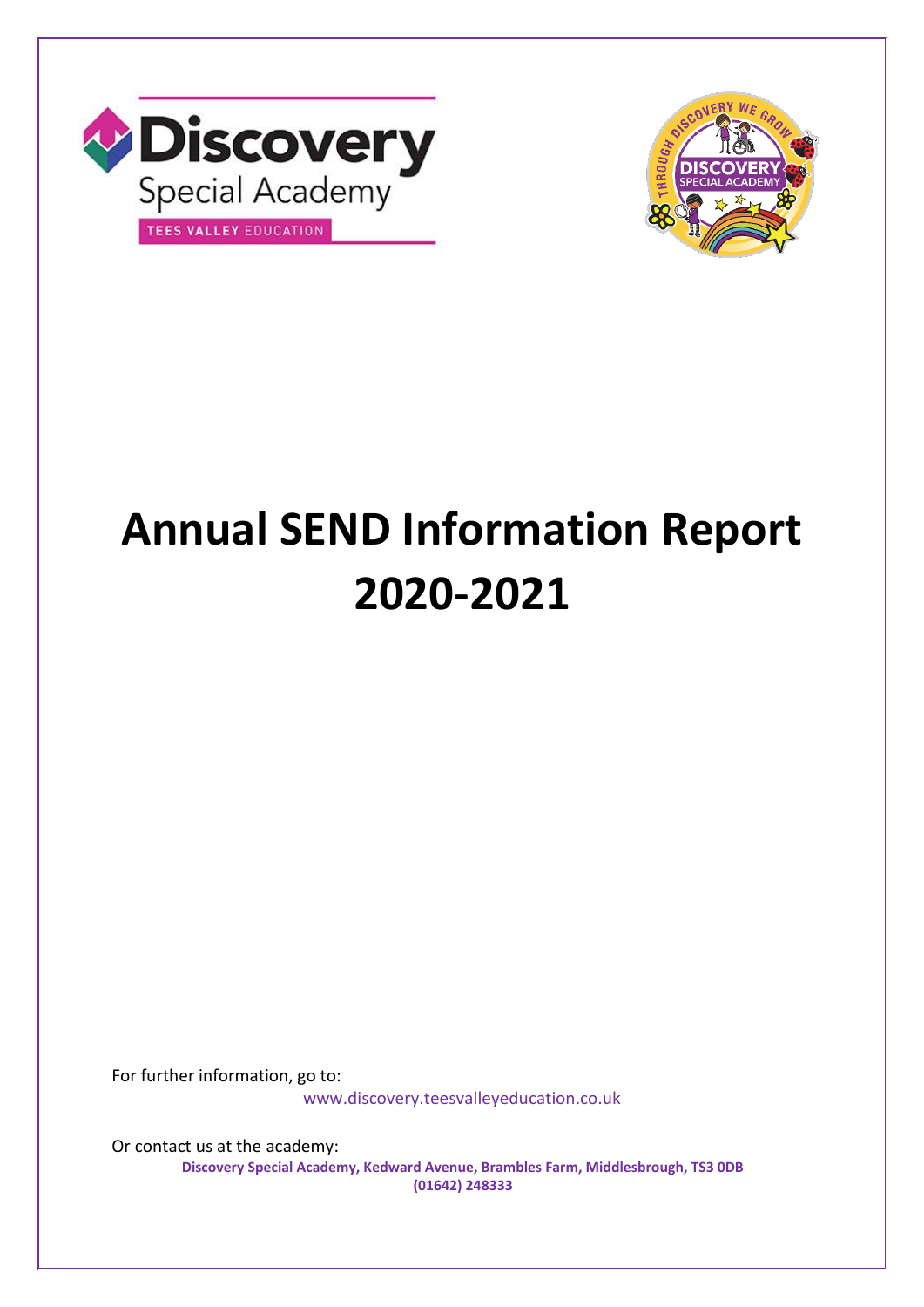#### **Discovery SEND Information Report 2020-2021**

#### **Identification of Need**

Discovery Special Academy is a co-educational special academy for primary pupils (4 to 11 years) with severe learning difficulties (SLD). Children may also have needs in more than one area such as a physical disability or sensory difficulties. All children who attend have an Education and Health Care Plan (EHCP). The EHCP must identify a pupil's main presenting needs as learning difficulties; moderate or severe, alongside any other communication difficulties, physical, sensory and medical needs. EHC Plans are created with information from parents, educational staff and other relevant medical staff, such as an Educational Psychologist or a Speech and Language Therapist. The EHCP helps to determine what level of education, social and health support your child needs. Each year we will hold a formal review to assess progress made and update with any amendments or changes. This will be completed in liaison with the relevant local authority. We believe that a child's education is a partnership between parents, professionals and academy staff, therefore we aim for regular, open and honest communication.

On entry to Discovery, each child is assessed (baseline assessment). Staff continually monitor and assess so we can track your child's progress over time from their individual starting points.

Before a child starts at Discovery Special Academy, we would aim to complete the following procedures:-

- Receive written information outlining the child's special educational needs, safeguarding concerns and other relevant history.
- Liaise with the family and relevant professionals involved, to gain expert advice on the child's needs.
- Visit the child in their current setting (providing this is possible).
- Attend any case reviews or meetings at the child's current educational setting where decisions on future placements will be discussed.
- Discuss our range of provision with parents/carers so they can make an informed decision on placement.
- Secure all relevant resources in writing prior to admission (this is usually a banding descriptor and funding amount identified by agreement between the academy and LA).
- Secure a home visit by the school nurse and/or SEND Inclusion Officer to identify any medical needs or additional requirements so a detailed care plan is in place on the first day of enrolment.
- Provide several opportunities for the child to visit the academy (with support if necessary) to aid transition into Discovery Special Academy.
- Parents will have received a Discovery Special Academy welcome pack and signed and returned the terms and conditions of accepting a place at the academy, which includes supporting all academy policies.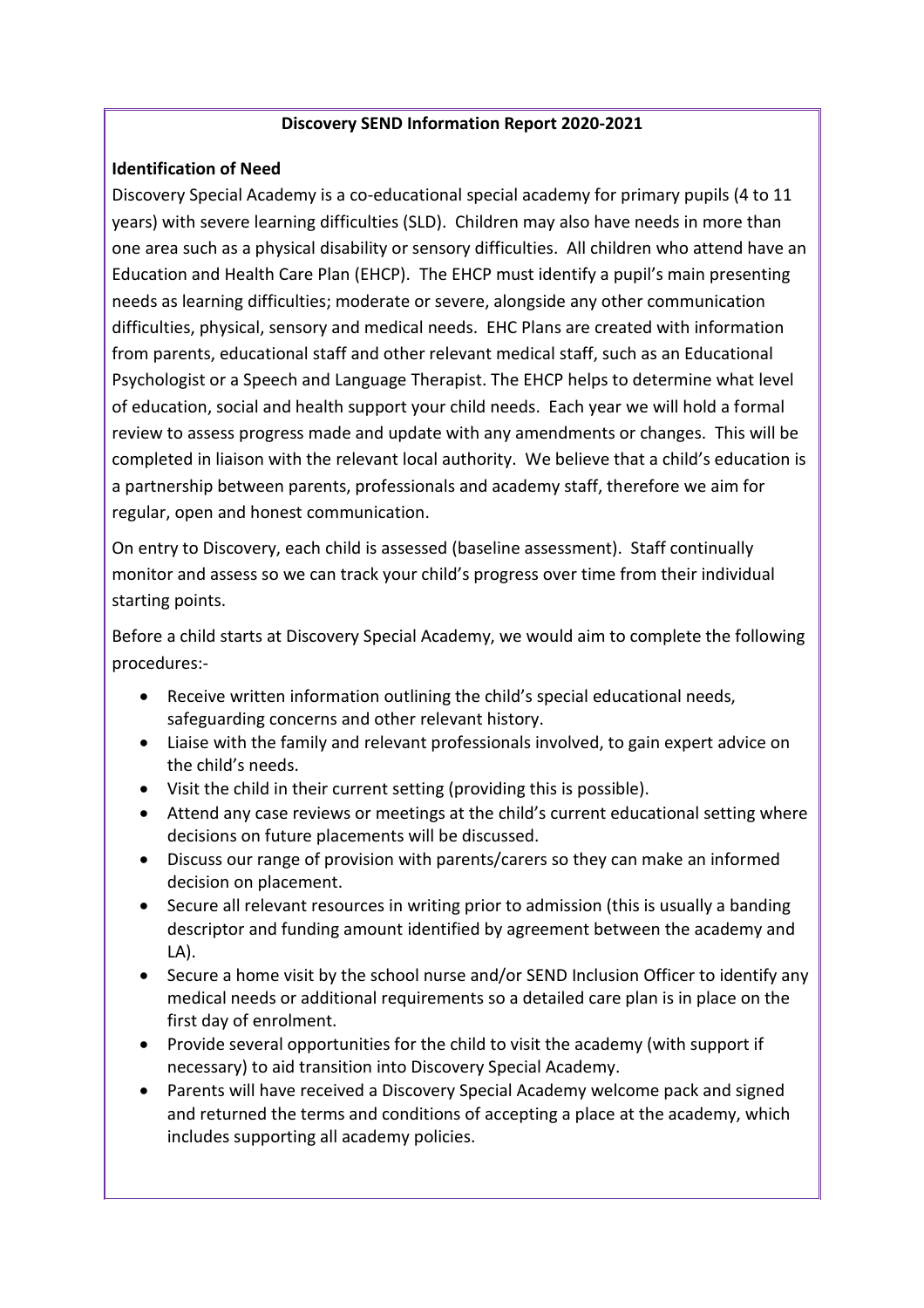We place a significant amount time and resources in ensuring our children have the best possible start at Discovery Special Academy, and that parents/carers are reassured their child's needs will be fully supported from the outset.

In all cases, the LA and academy will work together to ensure that the admission of a child is appropriate for the needs of a child and is not *"incompatible with the efficient education of others*." [Special Educational Needs and Disability Code of Practice 2015]. The number of available places are limited each year and reviewed in line with required procedures relating to special educational needs to reflect demand for places and to ensure the efficient and effective use of available resources. Consideration will need to be given to available places within the key stage and the needs and dynamics of any class group that may be impacted by the admission.

# **Curriculum**

Curriculum provision at Discovery is dependent on the needs of the child. Therefore, we do not prescribe to one specific teaching approach, as what works for one child may not work for another. This means that we draw on a variety of approaches, including traditional teaching methods for those pupils who are able to access subject specific learning. This allows a holistic approach centred on personalised learning with developmental learning intentions drawn from a variety of sources including (but not limited to) Development Matters, the National Curriculum Frameworks, Occupational Therapy programmes and Speech and Language interventions.

While emphasis will be placed on the progression of all pupils and their academic achievement, this will be realised through a holistic approach to be delivered through the following three areas of development:

- academic curriculum;
- therapeutic input and offer; and
- communication and life skills

High levels of aspiration and achievement will be gained through a multi-sensory based personalised curriculum covering the academic, therapeutic, social, emotional and mental health support. It also supports the physical development of children using movement programmes and drawing on the principles of sensory integration therapy. Professionals will work together to develop the most appropriate curriculum and targets for pupils so that the holistic needs of the child are met daily. Pupils will be taught in creative contexts that expand their horizons and encourage them to demonstrate a range of strengths and skills underpinned by a range of suitable care and medical support and therapies. For pupils with severe and complex SEND this must be an education that is mindful of the individuality of each pupil's learning difficulty and one that recognises the need for a multi-modal, holistic approach, supported by a range of multi-sensory activities.

In this way, the curriculum is designed around the child rather than trying to fit the pupil into a given curriculum. This means that the teaching approach chosen at any given time in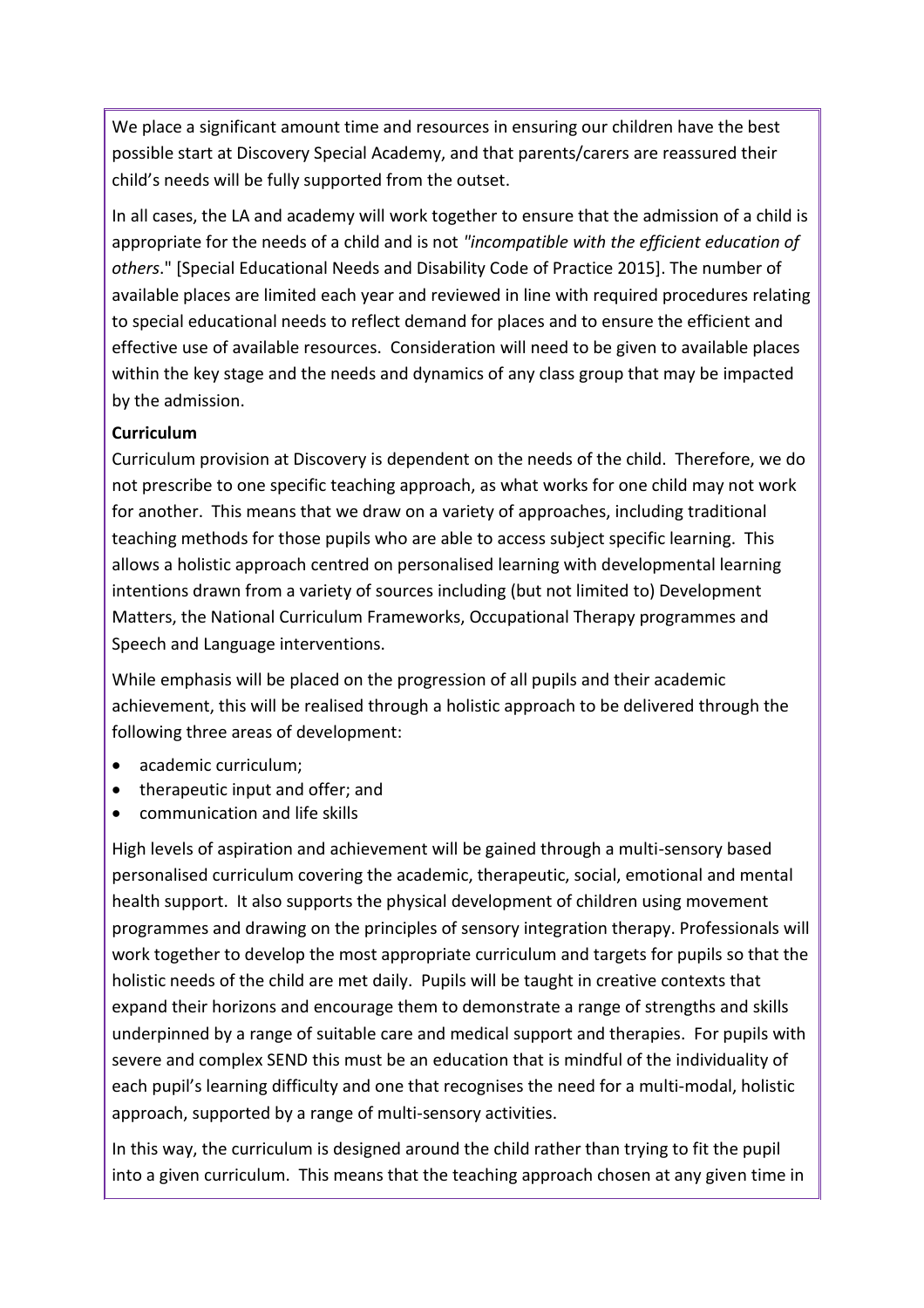the pupil's educational journey is entirely fit for purpose. Pupils will be prepared for the next stage in their learning journey and life, with greater levels of independence, effective social skills, good emotional well-being and resilience.

Central to the success of the curriculum at Discovery Special Academy is the integration of therapeutic approaches. These include but are not limited to:

- Makaton
- Symbol exchange communication systems
- Alternative and Augmentative Communication (AAC)
- Intensive Interaction
- Sensory diets and Sensory integration programs (working in partnership with OT)
- Sensory stories and multi-sensory approaches
- Visual supports (timetabling, schedules, key rings)
- Objects of reference
- Inclusive technology (switches, eye gaze)
- Fun with Food
- Proprioceptive massage
- TAC PAC
- SCERTS
- Movement programmes/ Sensory Circuits
- Counselling/play therapy

## **Accessibility**

Currently, Discovery Special Academy is located in temporary accommodation, mainly on the site of Brambles Primary Academy. We regularly use facilities at Pennyman Primary Academy including sensory and soft play facilities. These academies are part of our trust family, Tees Valley Education. All accommodation is on single storey site with ramps, disabled toilets and washing facilities, and are fully wheelchair accessible.

There is disabled parking within the car parks at both sites and all visitors are able to enter via an accessible entrance. Corridors are wide and there are ramps rather than stairs. Disabled toilets are provided and there are fully equipped care rooms at each provision. Both sites have large outdoor play spaces which contain a range of specialist equipment. We provide accessible transport for the children wherever required. Within each classroom there are relevant resources and equipment to enable children to access the curriculum.

All staff and children who require special assistance during emergency evacuation are included in the academy Personal Emergency Evacuation Plan (PEEP). Routine fire and emergency evacuations exercises are held each term. All visitors to the academy (on both sites) must report to the office and wear ID badges for the duration of their visit. Visitors working directly with children must produce a valid Disclosure and Barring certificate to office staff.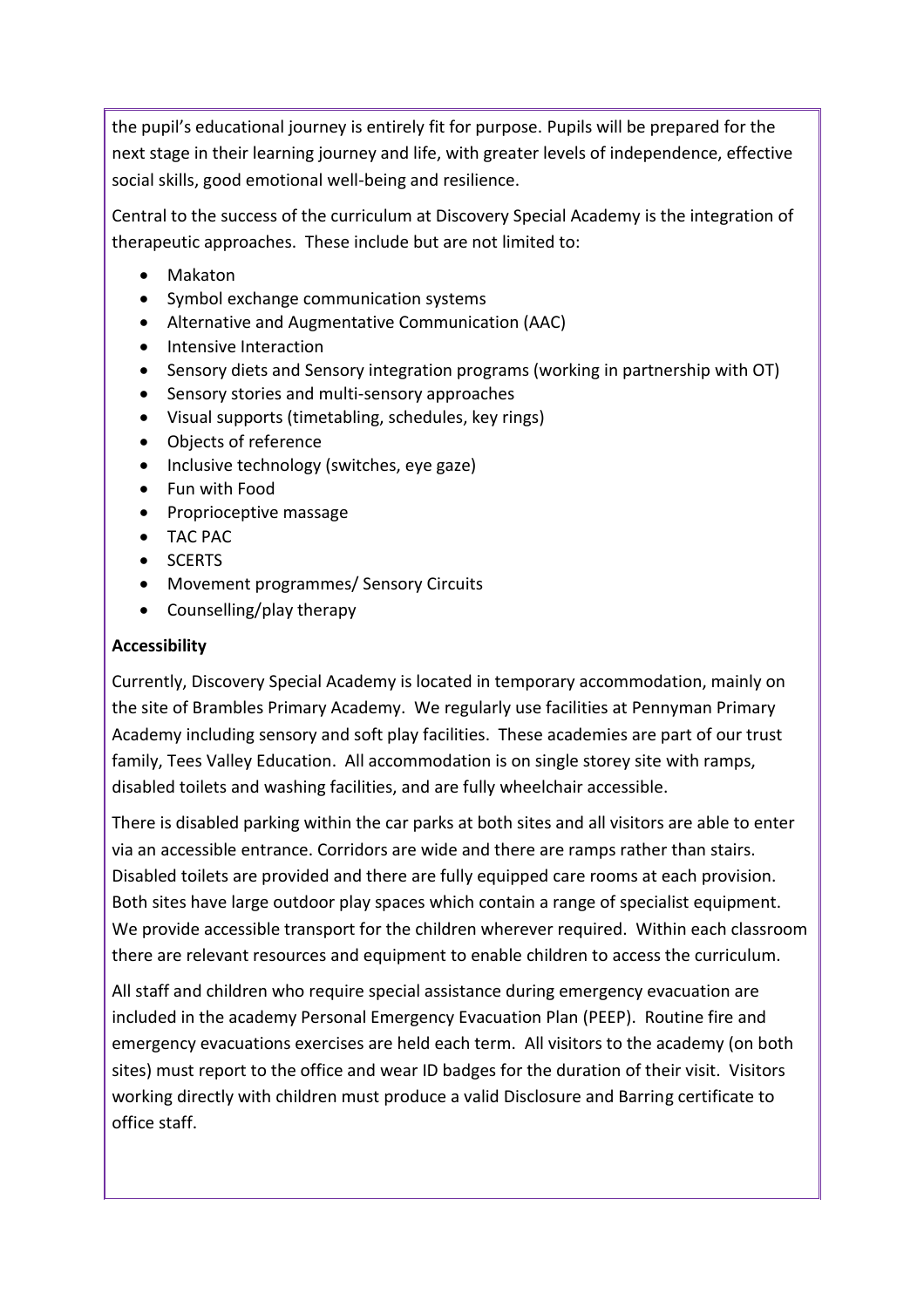Where English is not the first language, the academy supports home/academy relations by utilising interpreters where appropriate. Our website can be translated into a number of languages at the click of a button.

ICT is used to help some of our children access the curriculum; there are interactive white boards, switches, communication aids, Eye Gaze equipment and iPads available throughout the academy.

There are a range of approaches to help develop communication throughout the academy; symbol communication systems, Makaton (sign language), Boardmaker (to create symbols to support reading and vocabulary), Eyegaze (to support students to communicate through eye movement) and Objects of reference (used to support early communication where an object represents a place or event that is important to the child).

**Soft play area Sensory room** 





**2 x Healthcare / Changing / Therapy rooms**

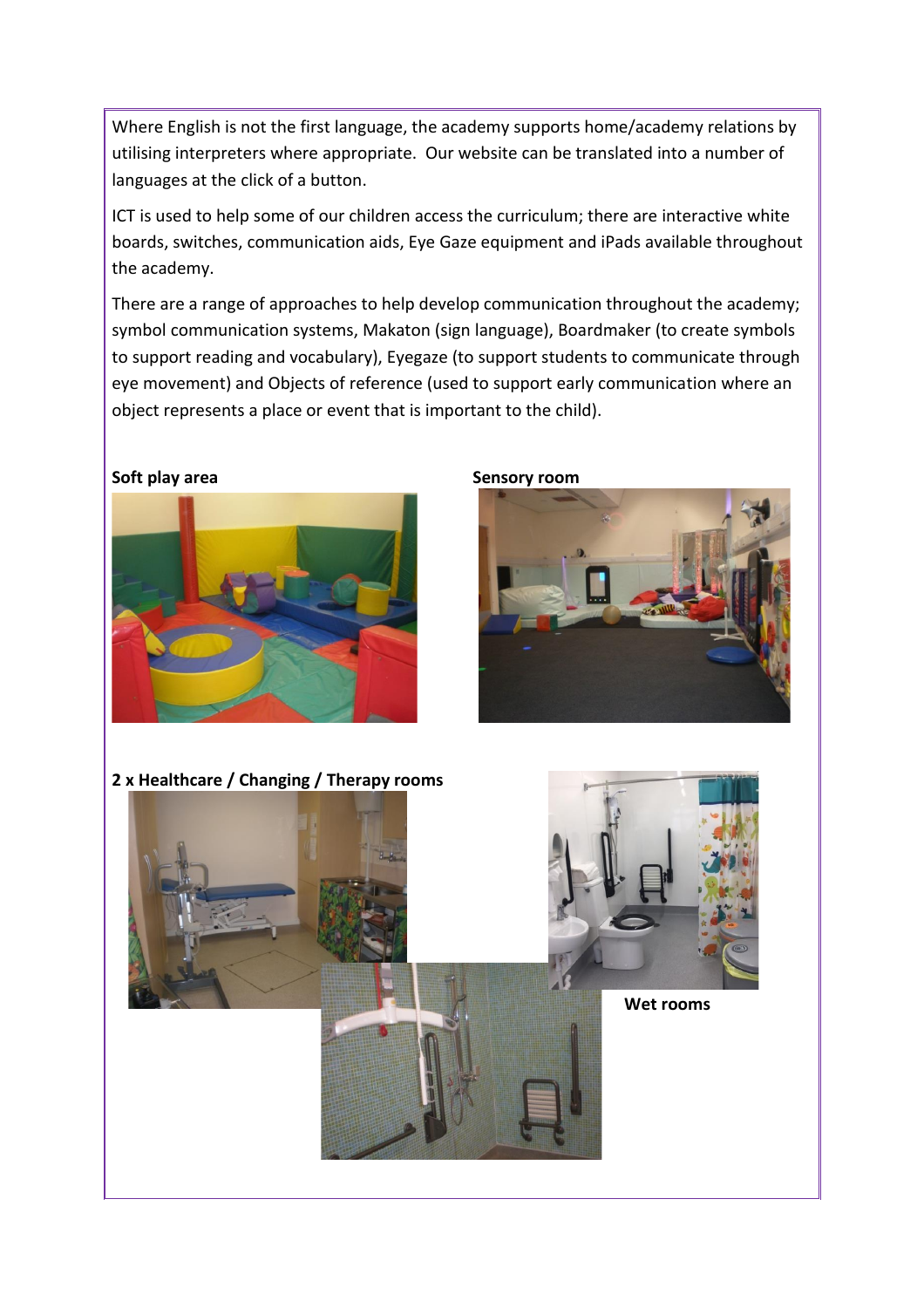## **Support**

The first point of contact is the class teacher. Teachers have overall responsibility for the welfare of the children in their class. They are supported in this role by the senior leadership team and a range of other professionals; we are committed to multi-agency working to ensure the needs of the whole child are met. Class teachers are supported by teaching assistants. Care assistants are employed to support the personal needs of the children.

All children have a care plan which identifies personal care needs, dietary requirements and administration of medication where appropriate.

On site medical support is provided by the School Nursing Service by arrangement. Professionals from other agencies such as physiotherapy, occupational therapy and Speech and Language support visit the academy on a regular basis. These professionals support individual children offering advice and training to staff.

Discovery Special Academy works closely with the following agencies:

- Middlesbrough SEND team
- Redcar and Cleveland SEND team
- Educational Psychology
- Speech and Language
- CAMHS
- Occupational therapists (Tree Tops)
- Physiotherapists
- Play therapist
- Social services
- Community nursing
- REACH
- Harbour
- VI/HI services
- Children Looked After
- Orthotics
- Continence
- Wheelchair clinic
- Dieticians

Our Safeguarding, SEND and Inclusion Manager provides support to parents, liaises between home/academy and monitors attendance. The academy works closely with Social Services. Workshops/drop-ins by outside agencies (such as Citizens Advice Bureau) are held termly. We have clear referral routes to external agencies which include the Sensory Impaired Service (HI & VI), Social Care, CAMHS, Forget me Not, Banardos, Welfare Support, Housing, Grants and Benefits. In addition, support and guidance from charitable organizations are signposted.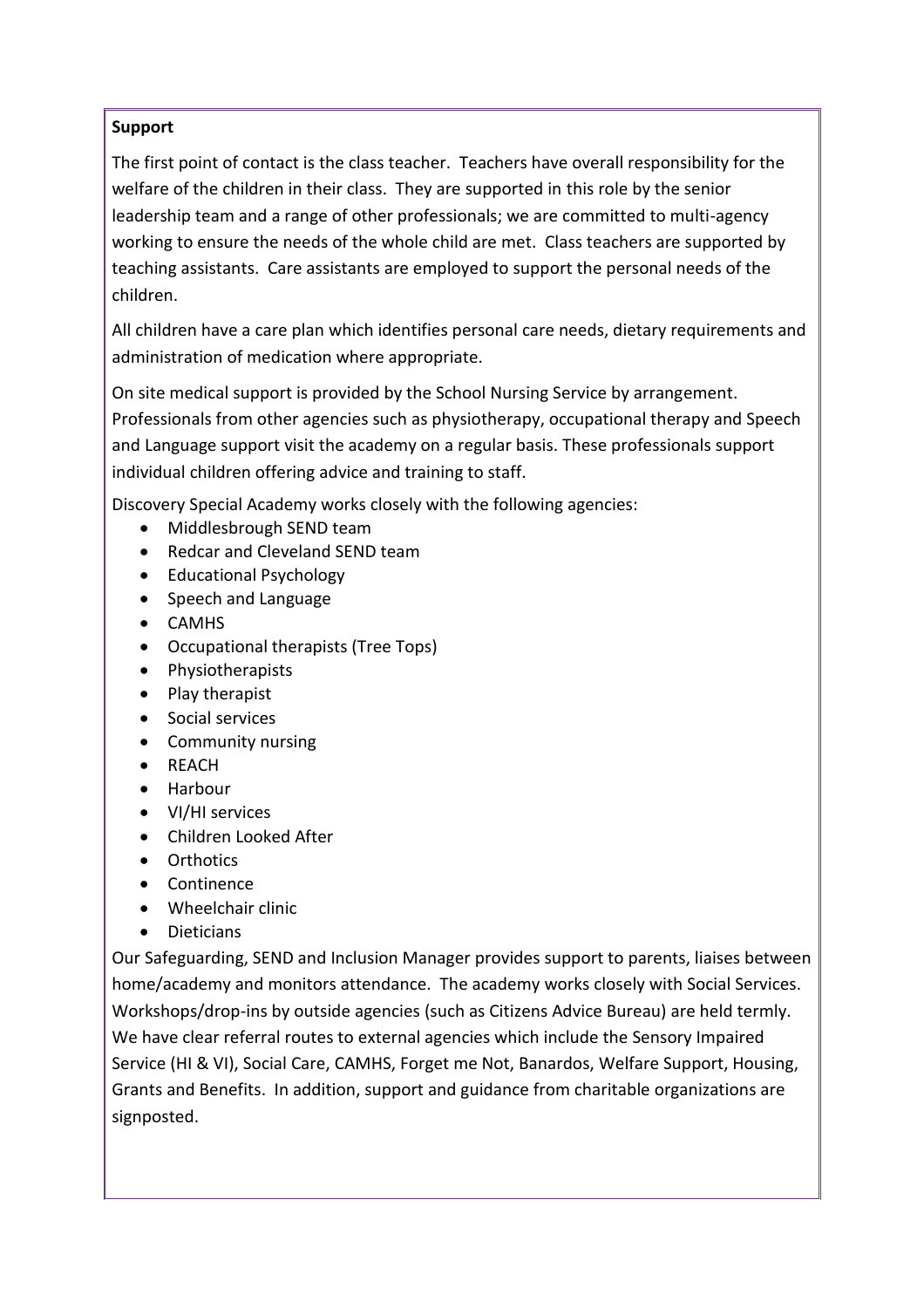Home/academy diaries are used regularly. A newsletter is sent home each term and assessment information is shared. We also use an App called Marvellous Me to celebrate the children's success.

The safeguarding team meet regularly to ensure the pastoral needs of children are met. Pupil voice is encouraged in all areas and there are regular student council meetings (where appropriate). Children are informed about what bullying is and ways in which it can be dealt with. We log all incidents of bullying and although this is extremely rare, there is an option for restorative justice sessions.

Children who are Looked After have access to all of the resources open to other children and in addition, regular review and monitoring meetings are held. We collect data on progress and attendance to ensure their performance is line with their peers.

## **Parental involvement**

Parents are always encouraged to support their child's learning at home. Parental workshops are held during the academic year. Parents are invited termly to open events to meet staff and look at children's work, as well as attending parent/teacher meetings and receiving a detailed pupil report. Discovery regularly invites parents to share a range of events and activities which include performances, celebrations, concerts, coffee mornings, fairs and exhibitions. Parents are also invited to the annual EHCP review.

# **Staff training**

All teachers have qualified teaching status and teaching assistants have a minimum of a level 3 qualification or equivalent. We have a comprehensive induction programme for all staff to ensure all are trained in pediatric first aid including epilepsy, anaphylaxis, asthma and diabetes. They are also trained in positive handling, manual handling, safeguarding, PREVENT, tube feeding and fire awareness. Staff training is ongoing to ensure we meet the educational needs of all our children and stay up to date with current research into teaching and learning. As part of Tees Valley Education Trust, staff share best practices from four academies as well as having access to our own central improvement team. Staff access training relevant to their roles and career stage, for example, middle leadership training or subject based training. All staff receive at least 5 days CPD per year.

## **Activities outside of the academy**

Discovery are committed to providing opportunities for children to have equal access to an enriched and extended curriculum. A variety of activities are provided in the academy such as hydrotherapy, rebound, art, dance, music, cookery. Trips to local theatres, galleries, historic sites, parks, etc. are part of the curriculum too. We also provide many opportunities at the academy to widen cultural experiences, such as visiting musical groups or ZooLab, for example.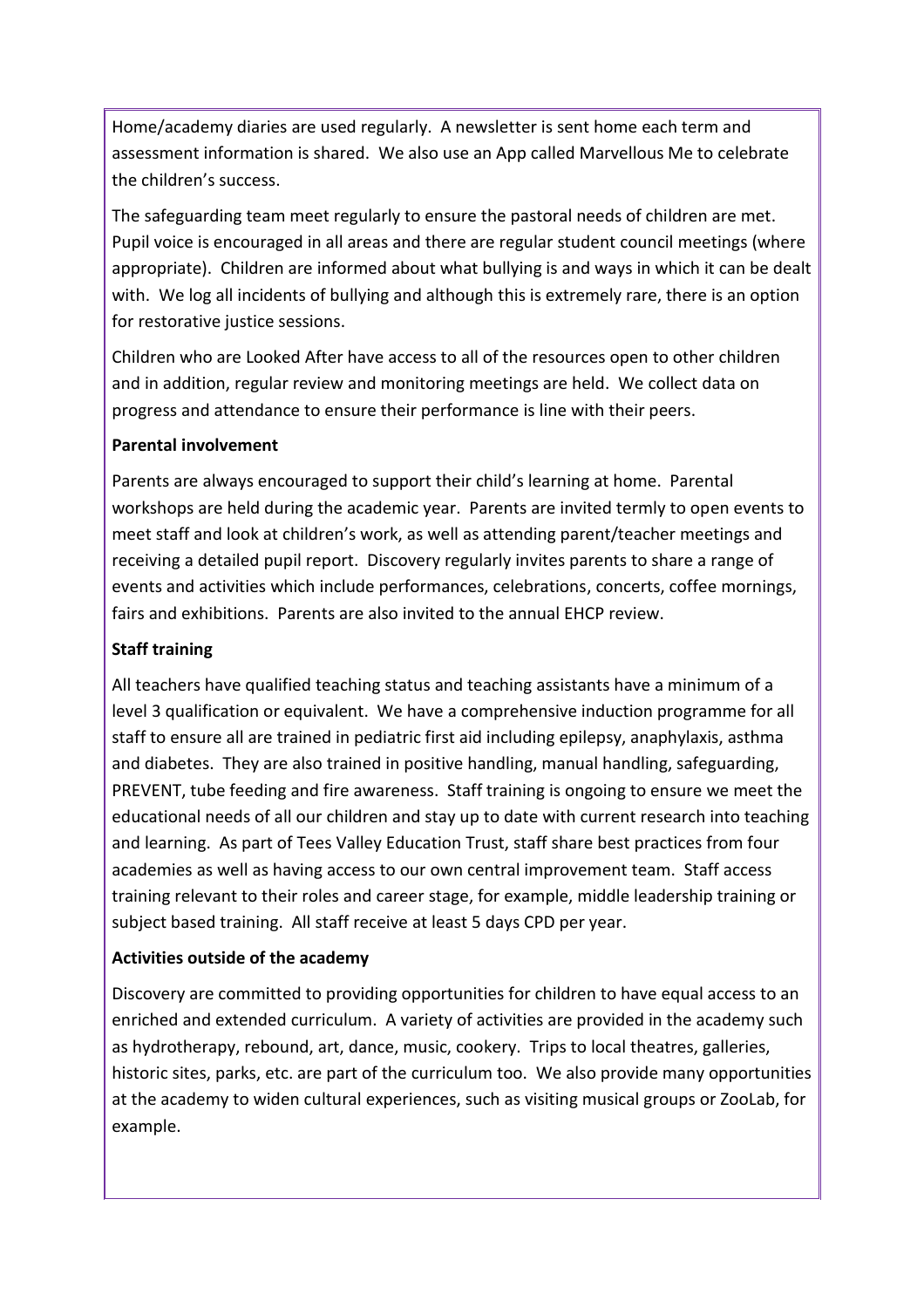Our Safeguarding, SEND and Inclusion Manager will keep parents up to date with suitable activities happening in the local area including after school and holiday clubs.

# **Transition**

Transition arrangements are made on an individual basis for each child and in discussion with parents and professionals from previous provisions; this is to reduce children (and parents!) anxiety levels. Admission for children is usually in September into Reception but can occur at various stages of their education. In the main, children come from the Cleveland Child Development and Assessment Unit. For all, we ensure a comprehensive transition programme which includes visits from the senior leadership team to meet the new children, and regular visits by the new children to meet us in the academy. Parents are welcomed to look around the academy and attend a coffee morning/afternoon in order to meet the team who will be working with the child and gather vital information.

Likewise, when a child transitions to another provision, arrangements will be made to best suit the child and will be done collaboratively with parents and all professionals involved.

# **Transport**

Home to academy transport is provided for all eligible children by the local authority. The majority of children travel to and from the academy in a mini bus or taxi and are accompanied by a passenger assistant/escort.

Further details regarding transport can be obtained by:

Middlesbrough transport department (01642) 353447 Redcar & Cleveland transport department (01642) 444973

## **SEND resources**

The academy receives base funding for each child in the academy and a 'top-up' element based on the child's personal level of need. Resources are allocated according to the assessed need and is reviewed on a regular basis.

## **Linked policies & documents (all available at www.discoveryspecialacademy.org.uk)**

SEND Policy Admissions Policy Attendance Policy Child Protection and Safeguarding Policy Positive Behaviour Policy Equality Policy & Equality objectives Accessibility Plan Health & Safety Policy Supporting children with medical needs & life threatening illness Policy Intimate Care policy Graduated Response Pupil Premium Grant policy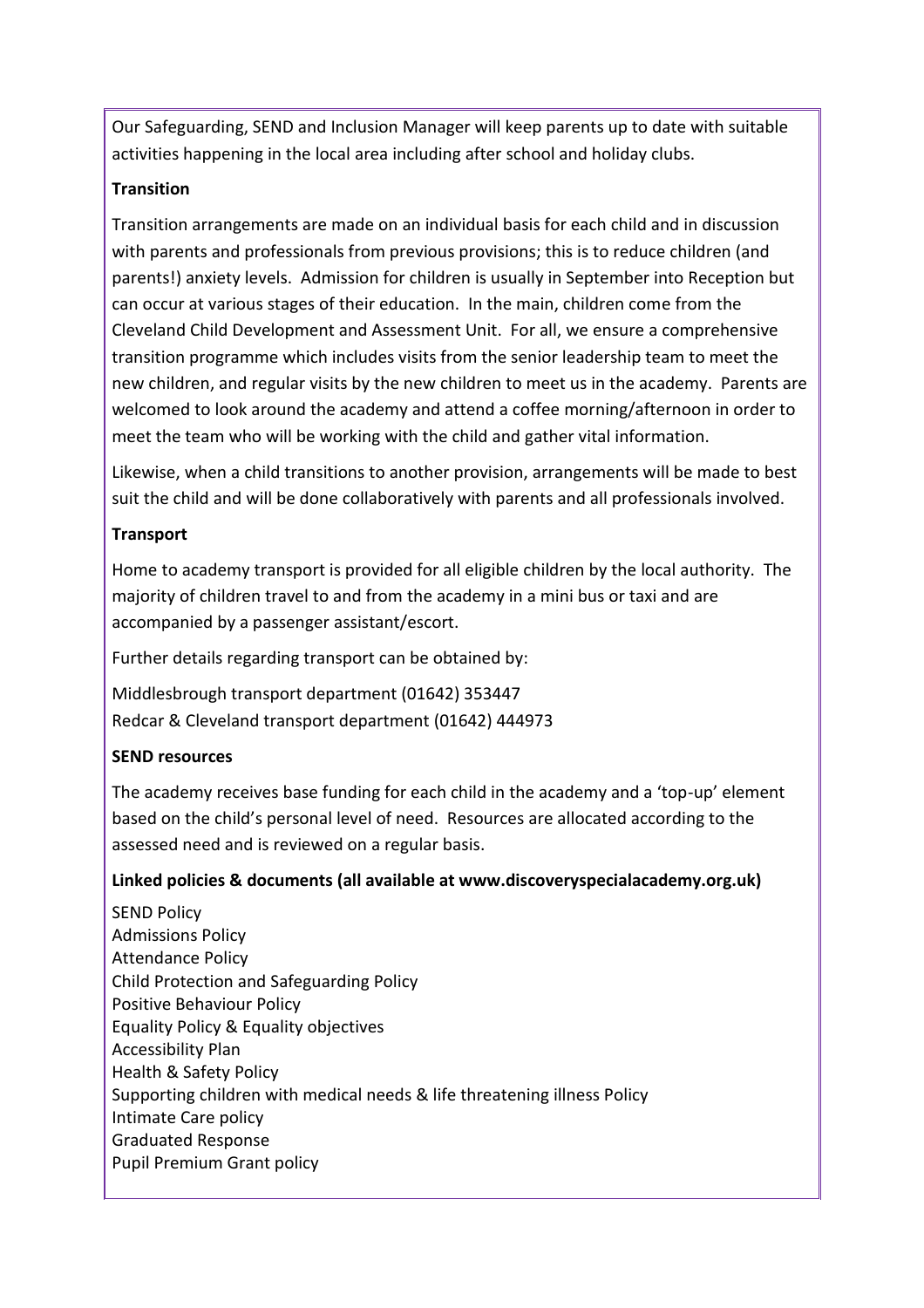#### **Other policies and guidance documents**

DfE – Supporting pupils at school with medical conditions (December 2015) DfE SEND Code of Practice (2014) DfE School Admissions Code (2014) Children & Families Bill (2013)

#### **Further information**

Middlesbrough council website is [www.middlesbrough.gov.uk](http://www.middlesbrough.gov.uk/)

Middlesbrough Special Educational Needs Service (01642)

Redcar and Cleveland Council website i[s http://www.redcar-cleveland.gov.uk](http://www.redcar-cleveland.gov.uk/) Redcar and Cleveland Special Educational Needs Service (01642) 304561/304503

#### **Local Authority & Health Authority**

| Middlesbrough Council Children with Disabilities Team      | 579161          |
|------------------------------------------------------------|-----------------|
| Redcar & Cleveland Council Children with Disabilities Team | 304500          |
| Middlesbrough LA SEN Team                                  | 201828          |
| Redcar & Cleveland LA SEN Team                             | 304511          |
| Middlesbrough LA Parent Partnership Officer                | 201872          |
| Redcar & Cleveland LA Parent Partnership Officer           | 837745          |
| The Cleveland Child Assessment Unit - JCUH                 | 854288          |
| Service for Children with Visual Impairment                | 354353          |
| Service for Children with Hearing Impairment               | 354353          |
| Middlesbrough Welfare Rights Service                       | 729242          |
| Redcar & Cleveland Welfare Rights Service                  | 771166          |
| Physiotherapy / Occupational Therapy Service               | 873901          |
| Speech & Language Therapy Service                          | 246603          |
| <b>Charities &amp; support organisations</b>               |                 |
| In Control                                                 | 01564 821650    |
| Contact a Family                                           | 0808 808 3555   |
| <b>Whizz Kidz</b>                                          | 01642 276251    |
| Jack in the Box (R&C)                                      | 01642 384091    |
|                                                            |                 |
| <b>Council for Disabled Children</b>                       | 0207 843 1900   |
| The Parents Carers Alliance (R&C)                          | www.TPACA.co.uk |
| Parents 4 Change (Middlesbrough)                           | 01642 200526    |
| MAIN Project (Autism support)                              | 01642 608012    |
| <b>SCOPE</b>                                               | 0808 800 3333   |
| Mencap                                                     | 0808 808 1111   |
| <b>Disability Rights UK</b>                                | 0800 328 5050   |